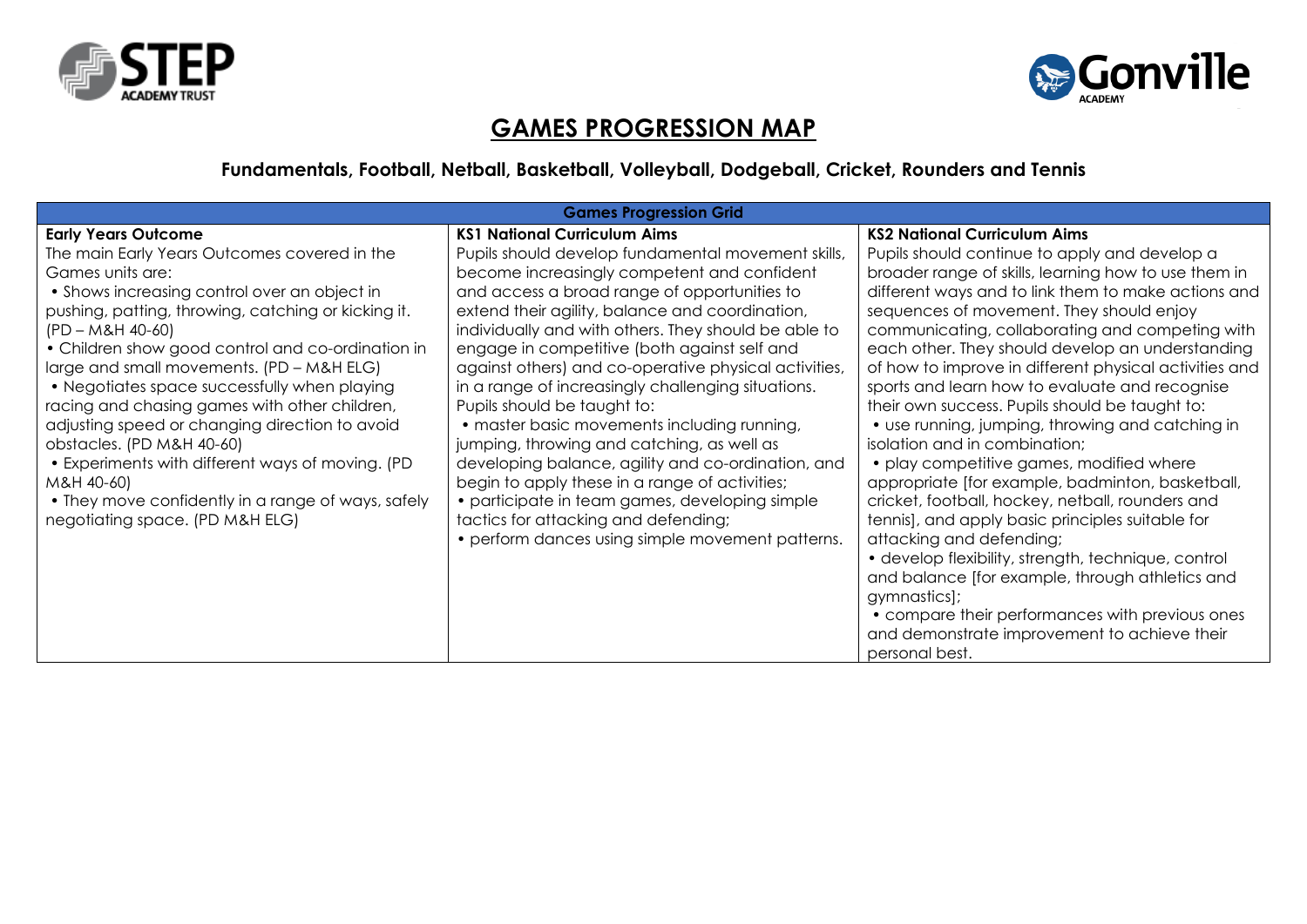



| <b>EYFS</b>                                                       | Year 1                                                                                               | Year <sub>2</sub>                                                                                                                                         | Year <sub>3</sub>                                                                                                                                                                                                                            | Year 4                                                                                                                                                                                                                                         | Year 5                                                                                                                                                                                                                     | Year 6                                                                                                                                                                                               |  |  |
|-------------------------------------------------------------------|------------------------------------------------------------------------------------------------------|-----------------------------------------------------------------------------------------------------------------------------------------------------------|----------------------------------------------------------------------------------------------------------------------------------------------------------------------------------------------------------------------------------------------|------------------------------------------------------------------------------------------------------------------------------------------------------------------------------------------------------------------------------------------------|----------------------------------------------------------------------------------------------------------------------------------------------------------------------------------------------------------------------------|------------------------------------------------------------------------------------------------------------------------------------------------------------------------------------------------------|--|--|
| <b>Health &amp; Fitness</b>                                       |                                                                                                      |                                                                                                                                                           |                                                                                                                                                                                                                                              |                                                                                                                                                                                                                                                |                                                                                                                                                                                                                            |                                                                                                                                                                                                      |  |  |
| Describe how the body<br>feels when still and when<br>exercising. | Describe how the body<br>feels before and after<br>exercise.<br>Carry and place<br>equipment safely. | Recognise and describe<br>how the body feels during<br>and after different<br>physical activities.<br>Explain what they need to                           | Recognise and describe<br>the effects of exercise on<br>the body.<br>Know the importance of<br>strength and flexibility for                                                                                                                  | Describe how the body<br>reacts at different times<br>and how this affects<br>performance.<br>Explain why exercise is                                                                                                                          | Know and understand the<br>reasons for warming up<br>and cooling down.<br>Explain some safety<br>principles when preparing                                                                                                 | Understand the<br>importance of arming up<br>and cooling down.<br>Carry out warm ups and<br>cool downs safely and                                                                                    |  |  |
|                                                                   |                                                                                                      | stay healthy.                                                                                                                                             | physical activity.                                                                                                                                                                                                                           | good for your health.                                                                                                                                                                                                                          | for and during exercise.                                                                                                                                                                                                   | effectively.                                                                                                                                                                                         |  |  |
|                                                                   |                                                                                                      |                                                                                                                                                           | Explain why it is important<br>to warm up and cool-<br>down.                                                                                                                                                                                 | Know some reasons for<br>warming up and cooling<br>down.                                                                                                                                                                                       |                                                                                                                                                                                                                            | Understand why exercise<br>is good for health, fitness<br>and wellbeing.                                                                                                                             |  |  |
|                                                                   |                                                                                                      |                                                                                                                                                           |                                                                                                                                                                                                                                              |                                                                                                                                                                                                                                                |                                                                                                                                                                                                                            | Know ways they can<br>become healthier.                                                                                                                                                              |  |  |
|                                                                   |                                                                                                      |                                                                                                                                                           | Striking and hitting a ball                                                                                                                                                                                                                  |                                                                                                                                                                                                                                                |                                                                                                                                                                                                                            |                                                                                                                                                                                                      |  |  |
| Hit a ball with a bat or a<br>racquet.                            | Use hitting skills in a game.<br>Practise basic striking,<br>sending and receiving.                  | Strike or hit a ball with<br>increasing control.<br>Learn skills for playing<br>striking and fielding<br>games.<br>Position the body to strike<br>a ball. | Demonstrate successful<br>hitting and striking skills.<br>Develop a range of skills in<br>striking and fielding where<br>appropriate.<br>Practise the correct<br>batting technique and<br>use it in a game.<br>Strike the ball for distance. | Use a bat or stick to hit a<br>ball or shuttlecock with<br>accuracy and control.<br>Accurately serve<br>underarm.<br>Build a rally with a partner.<br>Use at least two different<br>shots in game.<br>Use hand-eye<br>coordination to strike a | Use different techniques<br>to hit a ball.<br>Identify and apply<br>techniques for hitting a<br>tennis ball.<br>Explore when different<br>shots are bets used.<br>Develop a backhand<br>technique and use it in a<br>game. | Hit a bowled ball over<br>longer distances.<br>Use good hand-eye<br>coordination to be able<br>to direct a ball when<br>striking or hitting.<br>Understand how to serve<br>in order to start a game. |  |  |
|                                                                   |                                                                                                      |                                                                                                                                                           |                                                                                                                                                                                                                                              | moving and stationary<br>ball.                                                                                                                                                                                                                 | Practise techniques for all<br>strokes.                                                                                                                                                                                    |                                                                                                                                                                                                      |  |  |
|                                                                   | Throwing and catching a ball                                                                         |                                                                                                                                                           |                                                                                                                                                                                                                                              |                                                                                                                                                                                                                                                |                                                                                                                                                                                                                            |                                                                                                                                                                                                      |  |  |
| Roll equipment in different<br>ways.<br>Throw underarm.           | Throw underarm and<br>overarm.<br>Catch and bounce a ball.                                           | Throw different types of<br>equipment in different<br>ways, for accuracy and<br>distance.                                                                 | Throw and catch with<br>greater control and<br>accuracy.                                                                                                                                                                                     | Develop different ways of<br>throwing and catching.                                                                                                                                                                                            | Consolidate different<br>ways of throwing and<br>catching, and know when<br>each is appropriate in a                                                                                                                       | Throw and catch<br>accurately and<br>successfully under<br>pressure in a game                                                                                                                        |  |  |
| Throw an object at a<br>target.                                   | Use rolling skills in a game.                                                                        | Throw, catch and bounce<br>a ball with a partner.                                                                                                         | Practise the correct<br>technique for catching a<br>ball and use it in a game.                                                                                                                                                               |                                                                                                                                                                                                                                                | game.                                                                                                                                                                                                                      |                                                                                                                                                                                                      |  |  |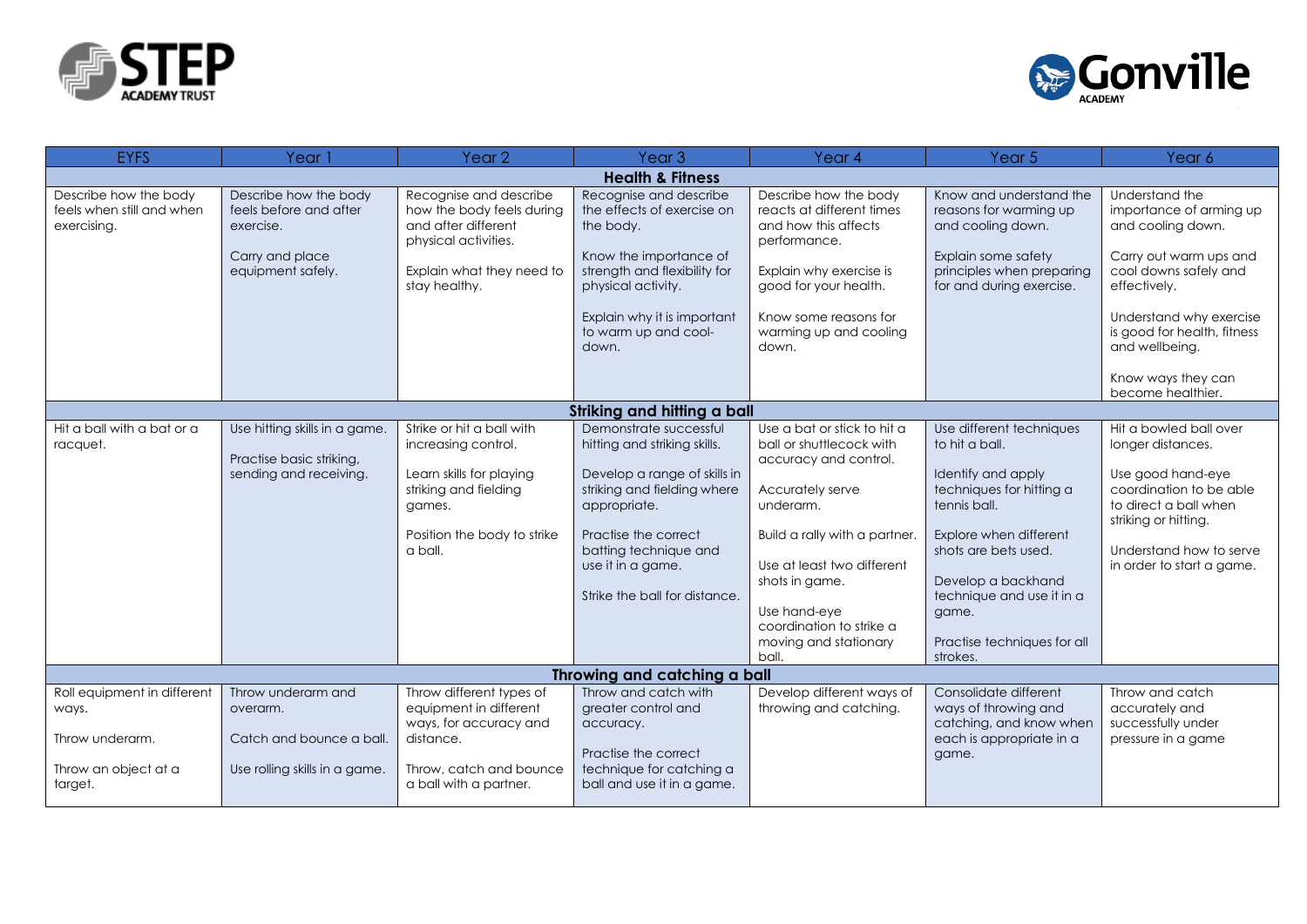



| Catch equipment using<br>two hands                                                                                  | Practise accurate<br>throwing and consistent<br>catching.                                                                                                           | Use throwing and<br>catching skills in a game.<br>Throw a ball for distance.<br>Use hand-eye<br>coordination to control a<br>ball. Vary types of throw<br>used. | Perform a range of<br>catching and gathering<br>skills with control.<br>Catch with increasing<br>control and accuracy.<br>Throw a ball in different<br>ways (e.g. high, low, fast<br>or slow).<br>Develop a safe and<br>effective overarm bowl. |                                                                                                                            |                                                                                                                                     |                                                                                                                                                                        |
|---------------------------------------------------------------------------------------------------------------------|---------------------------------------------------------------------------------------------------------------------------------------------------------------------|-----------------------------------------------------------------------------------------------------------------------------------------------------------------|-------------------------------------------------------------------------------------------------------------------------------------------------------------------------------------------------------------------------------------------------|----------------------------------------------------------------------------------------------------------------------------|-------------------------------------------------------------------------------------------------------------------------------------|------------------------------------------------------------------------------------------------------------------------------------------------------------------------|
|                                                                                                                     |                                                                                                                                                                     |                                                                                                                                                                 | <b>Travelling with a ball</b>                                                                                                                                                                                                                   |                                                                                                                            |                                                                                                                                     |                                                                                                                                                                        |
| Move a ball in different<br>ways, including bouncing<br>and kicking.<br>Use equipment to control<br>a ball.         | Travel with a ball in<br>different ways.<br>Travel with a ball in<br>different directions (side<br>to side, forwards and<br>backwards) with control<br>and fluency. | Bounce and kick a ball<br>whilst moving.<br>Use kicking skills in a<br>game.<br>Use dribbling skills in a<br>game.                                              | Move with the ball in a<br>variety of ways with some<br>control.<br>Use two different ways of<br>moving with a ball in a<br>game.                                                                                                               | Move with the ball using a<br>range of techniques<br>showing control and<br>fluency.                                       | Use a variety of ways to<br>dribble in a game with<br>success.<br>Use ball skills in various<br>ways and begin to link<br>together. | Show confidence in using<br>ball skills in various ways in<br>a game situation, and link<br>these together effectively                                                 |
|                                                                                                                     |                                                                                                                                                                     |                                                                                                                                                                 | <b>Passing a Ball</b>                                                                                                                                                                                                                           |                                                                                                                            |                                                                                                                                     |                                                                                                                                                                        |
| Kick an object at a target.                                                                                         | Pass the ball to another<br>player in a game. Use<br>kicking skills in a<br>game.                                                                                   | Know how to pass the ball<br>in different ways.                                                                                                                 | Pass the ball in two<br>different ways in a game<br>situation with some<br>success.                                                                                                                                                             | Pass the ball with<br>increasing speed,<br>accuracy and success in<br>a game situation                                     | Pass a ball with speed<br>and accuracy using<br>appropriate techniques in<br>a game situation.                                      | Choose and make the<br>best pass in a game<br>situation and link a range<br>of skills together with<br>fluency, e.g. passing and<br>receiving the ball on the<br>move. |
|                                                                                                                     |                                                                                                                                                                     |                                                                                                                                                                 | <b>Possession</b>                                                                                                                                                                                                                               |                                                                                                                            |                                                                                                                                     |                                                                                                                                                                        |
|                                                                                                                     |                                                                                                                                                                     |                                                                                                                                                                 | Know how to keep and<br>win back possession of<br>the ball in a team game.                                                                                                                                                                      | Occasionally contribute<br>towards helping their<br>team to keep and win<br>back possession of the<br>ball in a team game. | Keep and win back<br>possession of the ball<br>effectively in a team<br>game.                                                       | Keep and win back<br>possession of the ball<br>effectively and in a<br>variety of ways in a team<br>game.                                                              |
| <b>Using Space</b>                                                                                                  |                                                                                                                                                                     |                                                                                                                                                                 |                                                                                                                                                                                                                                                 |                                                                                                                            |                                                                                                                                     |                                                                                                                                                                        |
| Move safely around the<br>space and equipment.<br>Travel in different ways,<br>including sideways and<br>backwards. | Use different ways of<br>travelling in different<br>directions or pathways.<br>Run at different speeds.                                                             | Use different ways of<br>travelling at different<br>speeds and following<br>different pathways,<br>directions or courses.                                       | Find a useful space and<br>get into it to support<br>teammates                                                                                                                                                                                  | Make the best use of<br>space to pass and<br>receive the ball.                                                             | Demonstrate an<br>increasing awareness of<br>space                                                                                  | Demonstrate a good<br>awareness of space                                                                                                                               |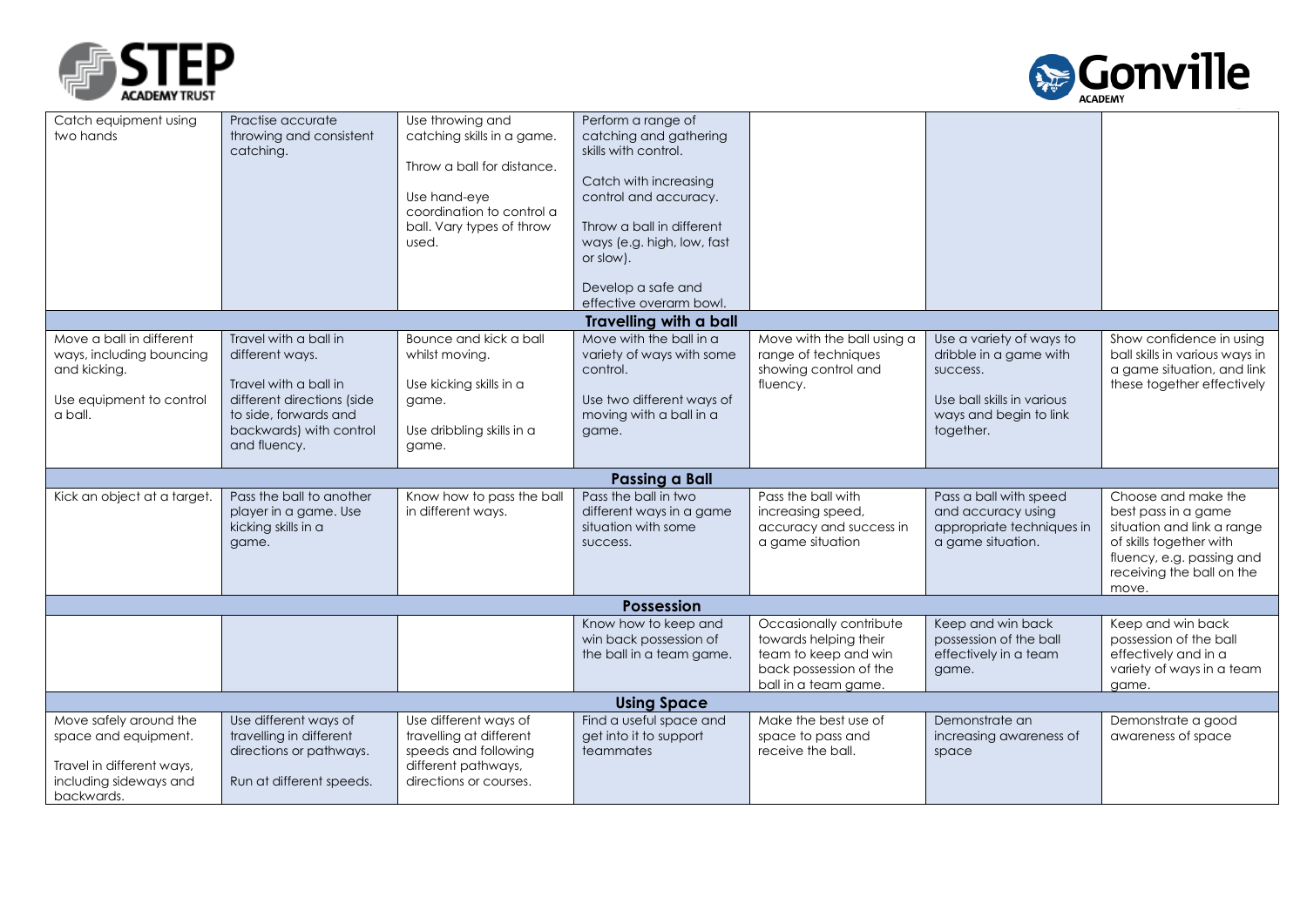| <b>ACADEMY TRUST</b> |
|----------------------|



|                                            | Begin to use space in a                                                                                                                                                                   | Change speed and                                                                                                                         |                                                                                                    |                                                                                                                                   |                                                                                                                                 |                                                                                                                                                                                             |
|--------------------------------------------|-------------------------------------------------------------------------------------------------------------------------------------------------------------------------------------------|------------------------------------------------------------------------------------------------------------------------------------------|----------------------------------------------------------------------------------------------------|-----------------------------------------------------------------------------------------------------------------------------------|---------------------------------------------------------------------------------------------------------------------------------|---------------------------------------------------------------------------------------------------------------------------------------------------------------------------------------------|
|                                            | game.                                                                                                                                                                                     | direction whilst running.                                                                                                                |                                                                                                    |                                                                                                                                   |                                                                                                                                 |                                                                                                                                                                                             |
|                                            |                                                                                                                                                                                           | Begin to choose and use                                                                                                                  |                                                                                                    |                                                                                                                                   |                                                                                                                                 |                                                                                                                                                                                             |
|                                            |                                                                                                                                                                                           | the best space in a game.                                                                                                                |                                                                                                    |                                                                                                                                   |                                                                                                                                 |                                                                                                                                                                                             |
|                                            |                                                                                                                                                                                           |                                                                                                                                          | <b>Attacking and Defending</b>                                                                     |                                                                                                                                   |                                                                                                                                 |                                                                                                                                                                                             |
| Play a range of chasing                    | Begin to use the terms                                                                                                                                                                    | Begin to use and                                                                                                                         | Use simple attacking and                                                                           | Use a range of attacking                                                                                                          | Choose the best tactics                                                                                                         | Think ahead and create a                                                                                                                                                                    |
| games                                      | attacking and defending.<br>Use simple defensive skills<br>such as marking a player<br>or defending a space.<br>Use simple attacking skills<br>such as dodging to get<br>past a defender. | understand the terms<br>attacking and defending.<br>Use at least one<br>technique to attack or<br>defend to play a game<br>successfully. | defending skills in a game.<br>Use fielding skills to stop a<br>ball from travelling past<br>them. | and defending skills and<br>techniques in a game.<br>Use fielding skills as an<br>individual to prevent a<br>player from scoring. | for attacking and<br>defending. Shoot in a<br>game. Use fielding skills as<br>a team to prevent the<br>opposition from scoring. | plan of attack or<br>defence. Apply<br>knowledge of skills for<br>attacking and defending.<br>Work as a team to<br>develop fielding strategies<br>to prevent the opposition<br>from scoring |
|                                            |                                                                                                                                                                                           |                                                                                                                                          | <b>Tactics and Rules</b>                                                                           |                                                                                                                                   |                                                                                                                                 |                                                                                                                                                                                             |
| Follow simple rules.                       | Follow simple rules to play                                                                                                                                                               | Understand the                                                                                                                           | Apply and follow rules                                                                             | Vary the tactics they use                                                                                                         | Know when to pass and                                                                                                           | Follow and create                                                                                                                                                                           |
|                                            | games, including team                                                                                                                                                                     | importance of rules in                                                                                                                   | fairly.                                                                                            | in a game.                                                                                                                        | when to dribble in a                                                                                                            | complicated rules to play                                                                                                                                                                   |
|                                            | games. Use simple                                                                                                                                                                         | games.                                                                                                                                   |                                                                                                    |                                                                                                                                   | game.                                                                                                                           | a game successfully.                                                                                                                                                                        |
|                                            | attacking skills such as<br>dodging to get past a                                                                                                                                         | Use at least one                                                                                                                         | Understand and begin to<br>apply the basic principles                                              | Adapt rules to alter                                                                                                              | Devise and adapt rules to                                                                                                       | Communicate plans to                                                                                                                                                                        |
|                                            | defender.                                                                                                                                                                                 | technique to attack or                                                                                                                   | of invasion games.                                                                                 | games.                                                                                                                            | create their own game.                                                                                                          | others during a game.                                                                                                                                                                       |
|                                            |                                                                                                                                                                                           | defend to play a game                                                                                                                    |                                                                                                    |                                                                                                                                   |                                                                                                                                 |                                                                                                                                                                                             |
|                                            | Use simple defensive skills                                                                                                                                                               | successfully.                                                                                                                            | Know how to play a                                                                                 |                                                                                                                                   |                                                                                                                                 | Lead others during a                                                                                                                                                                        |
|                                            | such as marking a player                                                                                                                                                                  |                                                                                                                                          | striking and fielding game                                                                         |                                                                                                                                   |                                                                                                                                 | game.                                                                                                                                                                                       |
|                                            | or defending a space.                                                                                                                                                                     |                                                                                                                                          | fairly.                                                                                            |                                                                                                                                   |                                                                                                                                 |                                                                                                                                                                                             |
|                                            |                                                                                                                                                                                           |                                                                                                                                          | <b>Compete/Perform</b>                                                                             |                                                                                                                                   |                                                                                                                                 |                                                                                                                                                                                             |
| Control my body when                       | Perform using a range of                                                                                                                                                                  | Perform sequences of                                                                                                                     | Develop the quality of the                                                                         | Perform and apply skills                                                                                                          | Consistently perform and                                                                                                        | Perform and apply a                                                                                                                                                                         |
| performing a sequence of                   | actions and body parts<br>with some coordination.                                                                                                                                         | their own composition<br>with coordination.                                                                                              | actions in their                                                                                   | and techniques with                                                                                                               | apply skills and                                                                                                                | variety of skills and                                                                                                                                                                       |
| movements. Participate in<br>simple games. |                                                                                                                                                                                           |                                                                                                                                          | performances.                                                                                      | control and accuracy.                                                                                                             | techniques with accuracy<br>and control.                                                                                        | techniques confidently,<br>consistently and with                                                                                                                                            |
|                                            | Begin to perform learnt                                                                                                                                                                   | Perform learnt skills with                                                                                                               | Perform learnt skills and                                                                          | Take part in a range of                                                                                                           |                                                                                                                                 | precision.                                                                                                                                                                                  |
|                                            | skills with some control.                                                                                                                                                                 | increasing control.                                                                                                                      | techniques with control                                                                            | competitive games and                                                                                                             | Take part in competitive                                                                                                        |                                                                                                                                                                                             |
|                                            |                                                                                                                                                                                           |                                                                                                                                          | and confidence.                                                                                    | activities.                                                                                                                       | games with a strong                                                                                                             | Take part in competitive                                                                                                                                                                    |
|                                            | Engage in competitive                                                                                                                                                                     | Compete against self and                                                                                                                 |                                                                                                    |                                                                                                                                   | understanding of tactics                                                                                                        | games with a strong                                                                                                                                                                         |
|                                            | activities and team                                                                                                                                                                       | others                                                                                                                                   | Compete against self and                                                                           |                                                                                                                                   | and composition.                                                                                                                | understanding of tactics                                                                                                                                                                    |
|                                            | games.                                                                                                                                                                                    |                                                                                                                                          | others in a controlled                                                                             |                                                                                                                                   |                                                                                                                                 | and composition.                                                                                                                                                                            |
|                                            |                                                                                                                                                                                           |                                                                                                                                          | manner                                                                                             |                                                                                                                                   |                                                                                                                                 |                                                                                                                                                                                             |
| Talk about what they                       | Watch and describe                                                                                                                                                                        | Watch and describe                                                                                                                       | <b>Evaluate</b><br>Watch, describe and                                                             | Watch, describe and                                                                                                               | Choose and use criteria to                                                                                                      | Thoroughly evaluate their                                                                                                                                                                   |
| have done.                                 | performances.                                                                                                                                                                             | performances, and use                                                                                                                    | evaluate the                                                                                       | evaluate the                                                                                                                      | evaluate own and others'                                                                                                        | own and others' work,                                                                                                                                                                       |
|                                            |                                                                                                                                                                                           | what they see to improve                                                                                                                 | effectiveness of a                                                                                 | effectiveness of                                                                                                                  | performance.                                                                                                                    | suggesting thoughtful and                                                                                                                                                                   |
| Talk about what others                     | Begin to say how they                                                                                                                                                                     | their own performance.                                                                                                                   | performance. Describe                                                                              | performances, giving                                                                                                              | Explain why they have                                                                                                           | appropriate                                                                                                                                                                                 |
| have done.                                 | could improve                                                                                                                                                                             |                                                                                                                                          |                                                                                                    | ideas for improvements.                                                                                                           | used particular skills or                                                                                                       | improvements                                                                                                                                                                                |